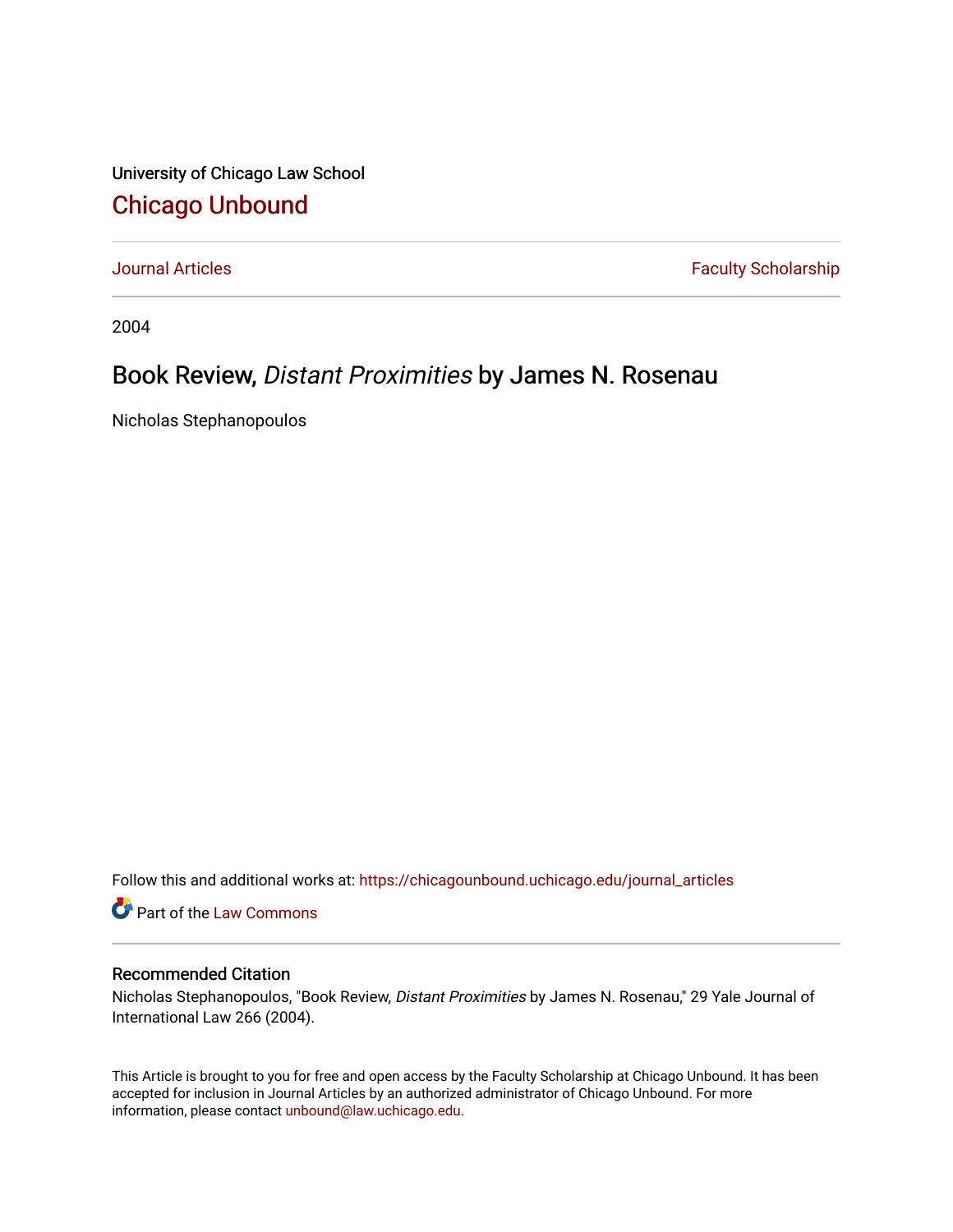is aware that his proposals consist of policies without politics. He is further aware that, even if they could be realized, they would not alone suffice to achieve a benign globalization. However, his proposals indicate that environmental protection and global social equity could be improved without undemocratic, large-scale bureaucracy and government on the global level. And, in fact, some of his policies do have good prospects of success. What makes them most compelling is the prospect of gradual introduction and adoption to the distinctive features of each situation.

Despite these strengths, however, Paehlke's work also falls short of his aspirations in a number of respects. First, Paehlke's proposal of a global democracy based on the existing nation-state system is not particularly innovative. In addition, adhering to the traditional modes of international relations-concerted action by nation-states in the form of multilateral treaties--encounters the same difficulties of enforcement that Paehlke so bitterly deplores in the context of the multilateral environmental treaties already in existence. States cannot be forced to bind themselves, nor can binding treaties be absolutely enforced. From this perspective, Paehlke's strategy appears rather weak.

But perhaps the strength of the author's argument lies precisely in its modesty and realism. At least Paehlke's proposals are feasible. And there is hope for a strong democratic counter-movement against economism from the bottom, once citizens and politicians realize what is at stake. After all, as Paehlke rightly points out, consumer choice could turn out to be the most effective weapon in a world that appears more economistic than ever.

## *Distant Proximities: Dynamics Beyond Globalization.* By James N. Rosenau. Princeton: Princeton University Press, 2003. Pp. xvi, 439. Price: \$24.95 (Paperback). Reviewed by Nicholas Stephanopoulos.

In *Distant Proximities: Dynamics Beyond Globalization,* James N. Rosenau, University Professor of International Affairs at The George Washington University, seeks to construct a theoretical framework within which globalization-that oft-used but elusive term-can be better understood. Unfortunately, critical flaws undermine his efforts.

Rosenau unwittingly highlights the three major weaknesses of his work in his self-congratulatory postscript. First, as he climbs "up the ladder of abstraction" in his observations of world politics, Rosenau writes that he cannot help but ask about any phenomenon, "'Of what is *this* an instance?"' (p. 406). This predilection for seeking (and inventing) theories that encompass every item in the news leads Rosenau to endless proposals in *Distant Proximities,* most of them ill-considered when they are controversial, and rather obvious when they are not. Next, Rosenau admits that his academic thinking has abandoned "scientific criteria of parsimony **...** in favor of an interpretive approach **.** . . that lack[s] scientific discipline" (p. 407). Unfortunately, this more expansive style of inquiry leads frequently to argument by anecdote, and to sweeping assertions about the state of the world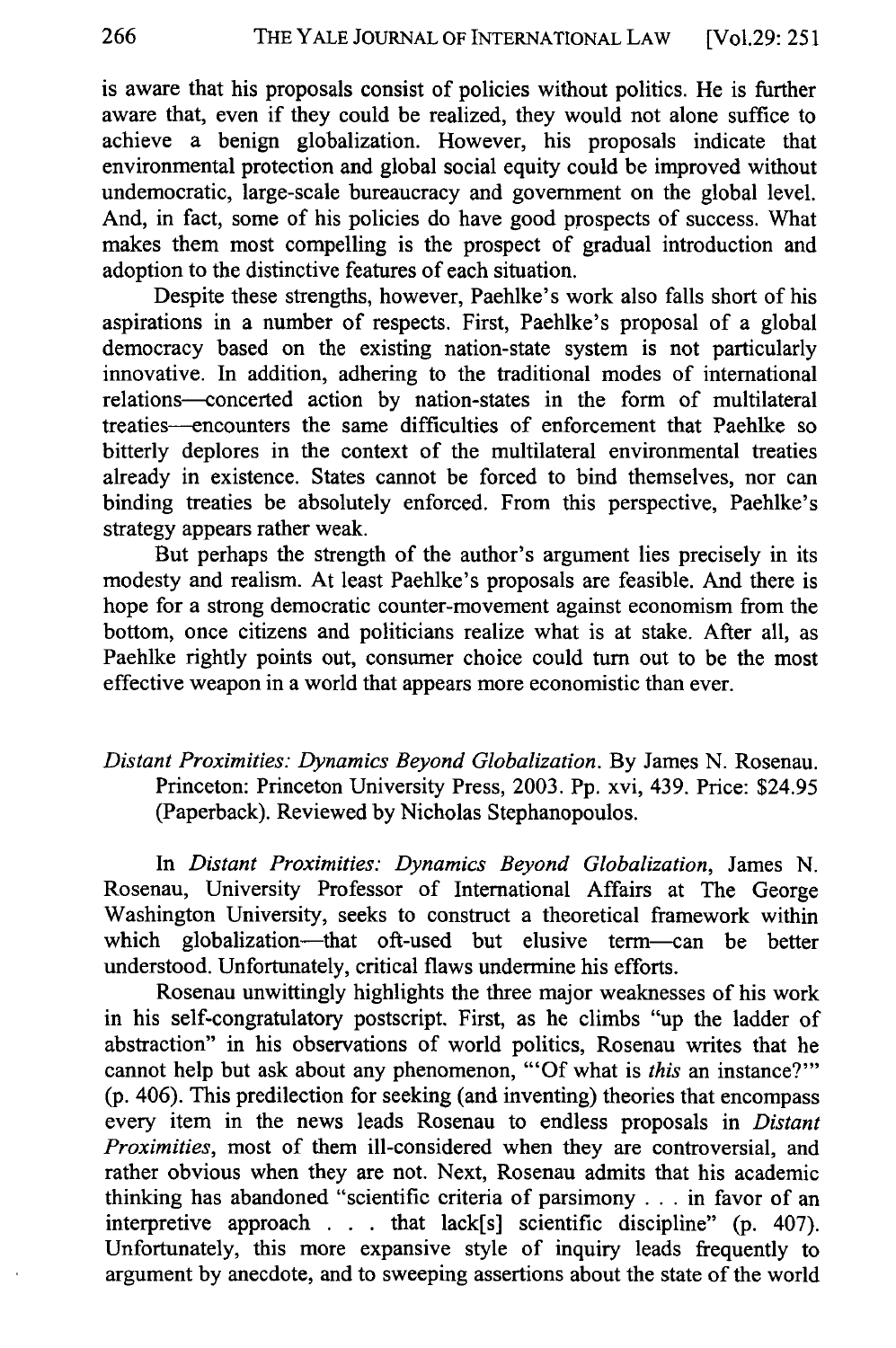backed up by little more than a few *New York Times* stories. Finally, Rosenau explains the book's "initial premise" as holding that "people and communities at every level are undergoing transformations that are profound, pervasive, and consequential" (p. 413). But *Distant Proximities* is too quick to argue that everything-people's skills, the exchange of information, the authority of governments-is in the midst of unprecedented transformation. Rosenau never pauses to consider that events today may reflect gradual historical processes rather than sudden upheaval.

All of these flaws are apparent in the book's first three chapters, where Rosenau lays out the crux of his theory of world affairs. One important characteristic of the "emergent epoch," according to Rosenau, is that no events are truly remote or irrelevant anymore (p. 3). Instead, even the most seemingly far-flung happenings are "distant proximities" that have consequences for people no matter what their location. Another crucial feature of the contemporary world, in Rosenau's eyes, is "fragmegration," a label "intended to suggest the pervasive interaction between fragmenting and integrating dynamics unfolding at every level of community" (p. 11). The final major element of Rosenau's worldview is that "macro structures" such as governments and corporations are less central to history than they once were, and that "individuals have become increasingly central to the course of events" (p. 25). To understand contemporary developments, Rosenau argues, one must look not only to the actions and motives of collectivities, but also to the micro-macro interactions between individual people and the institutions that represent them.

Two of the problems with Rosenau's analysis are suggested by the book's postscript. First, the concepts of distant proximities, "fragmegration," and micro-macro interactions are, when one gets past the labels, so obvious as to be unhelpful. Second, if Rosenau's theoretical constructs are to be at all interesting—that is, if he believes distant events to be dramatically *more* proximate than before, or fragmegration much *more* prevalent—then he fails to back these contentious claims with sufficient empirical evidence. He makes no historical comparisons to prove that the coexistence of integration with fragmentations and the emergence of individuals as global actors are as new as he claims. A third problem with Rosenau's worldview, not hinted at in the postscript, is his repeated failure to take a position regarding the importance of the dichotomies in each of his theoretical constructs. What is the relative influence of distance compared to proximity, of fragmentation vis-à-vis integration, or of micro- and macro-actors? Rosenau never offers an answer.

In contrast to the initial chapters of *Distant Proximities,* the next section of the book, in which Rosenau discusses the multiple ways in which individuals experience "fragmegration," is creative and insightful. According to Rosenau, people can be conceived as "populating any one of twelve worlds," with each "world" corresponding to "a predominant perspective on life... through which people arrange their priorities among the opportunities available to them, the threats they perceive as serious, the values they hold dear, the goals to which they aspire, and the horizons they view as salient" (p. 41). Four of these worlds are local; their occupants are oriented primarily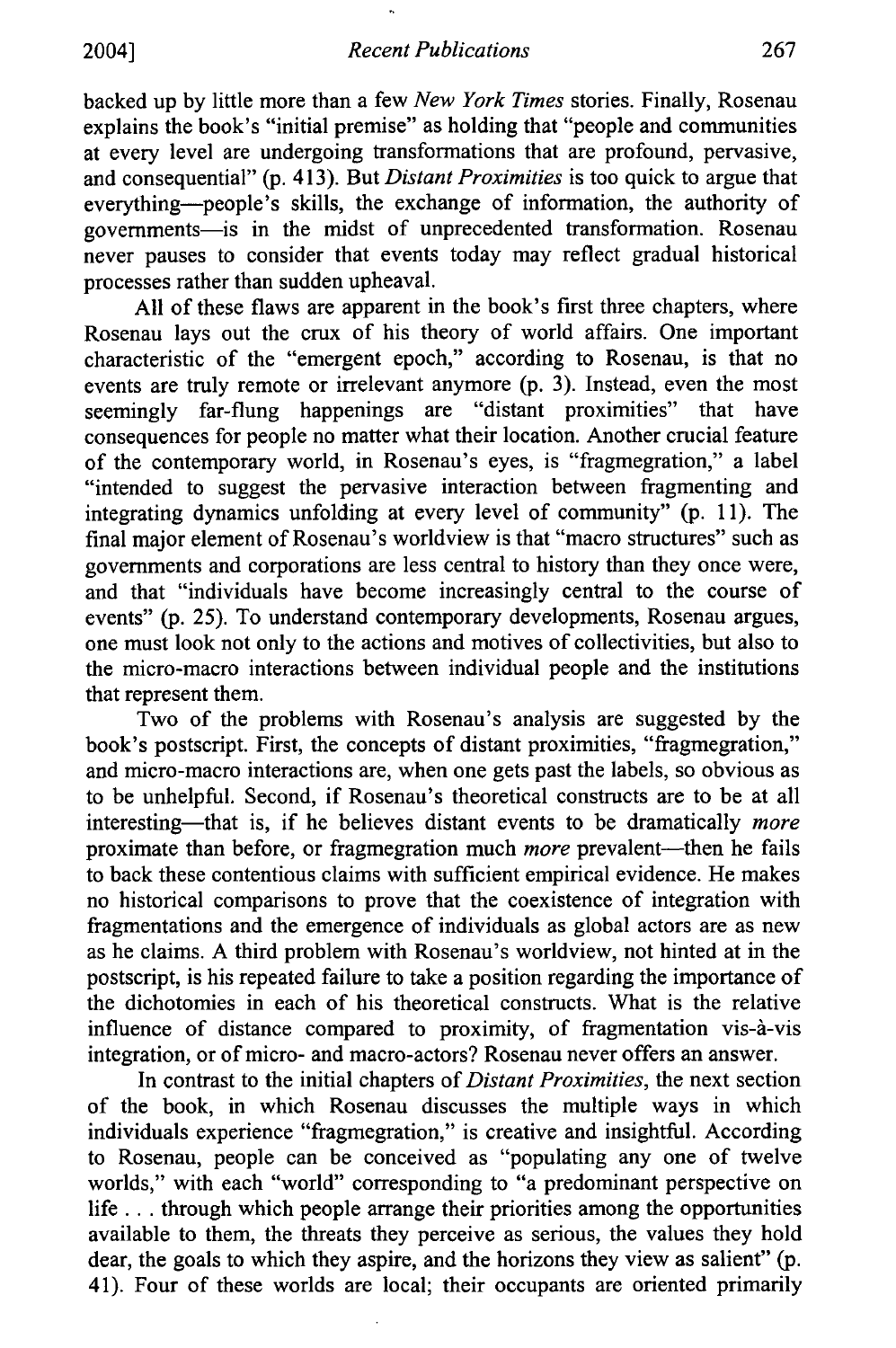toward the proximate and near-at-hand. Another four worlds are global, because the people who populate them "think and act on a scale that exceeds a local context" (p. 118). Finally, there are the four private worlds of the Cynics, Illegals, Tuned-Out Passives, and Circumstantial Passives, all "so remote from the course of events anywhere that they are not occupants of any of the local or global worlds" (p. 154). Just how new a development are these twelve worlds? What is the relevant size and importance of each world? Why must people inhabit just one world at a time and not more depending on the aspect of their life in question? But these objections should not cloud Rosenau's accomplishment. With his twelve-world model, he has constructed an innovative framework for thinking about globalization not only at the level of states and markets, but also in terms of how individual people experience it.

Rosenau next turns back to the topic of "fragmegration," and describes four key trends underlying today's fragmenting and integrating forces. First, he posits that a "skill revolution" is taking place in which "the pace of skill acquisition today has expanded at a faster rate than was the case in prior epochs" (p. 233). Second, Rosenau sees a concurrent "information revolution" (p. 256), thanks to the vastly more rapid exchange of information made possible by modem technological advances. Finally, the last two developments sustaining "fragmegration" are the attenuation of traditional authority structures (i.e. governments) and the emergence of new, more flexible spheres of authority that include a wide array of nongovernmental actors. As earlier in the book, Rosenau makes little effort to ground these grand claims in facts, and frequently lapses into hyperbole about the "transformation **of. .** . global structures" and change of "the linear into the nonlinear and the sequential into the simultaneous" (pp. 257, 262).

In the final part of *Distant Proximities,* Rosenau applies his theoretical framework to four important global issues: human rights, corruption, poverty, and quality of governance. The chapter on human rights is the most compelling of the section, as Rosenau carefully traces the impact of the four key "fragmegrative" dynamics on the protection of human rights worldwide. Even here, he overlooks many of the crucial aspects of the human rights debate, such as the prioritization of political and civil versus social and economic rights, or the tension between national sovereignty and individual liberties. In the subsequent chapters, Rosenau fails to engage in the type of discussion demanded by his theoretical method. His chapter on corruption dwells almost exclusively on one particular NGO, Transparency International; the chapter on poverty mostly emphasizes the need for more international relations academic literature on the subject; and the brief chapter on governance is too busy positing new theories (e.g. "Mobius-web" governance) to explore the implications of fragmegration for modern statecraft.

*Distant Proximities* is ultimately a deeply unsatisfying book. It is rife with new terms and labels, but short on evidence to substantiate its claims. Its key points seem adorned with fancy prose in order to appear more insightful and contentious than they actually are. And its author seems so preoccupied with how his work fits into the scholarly literature on globalization-a fixation most apparent in the chapter on "Prosperity and Poverty," where he